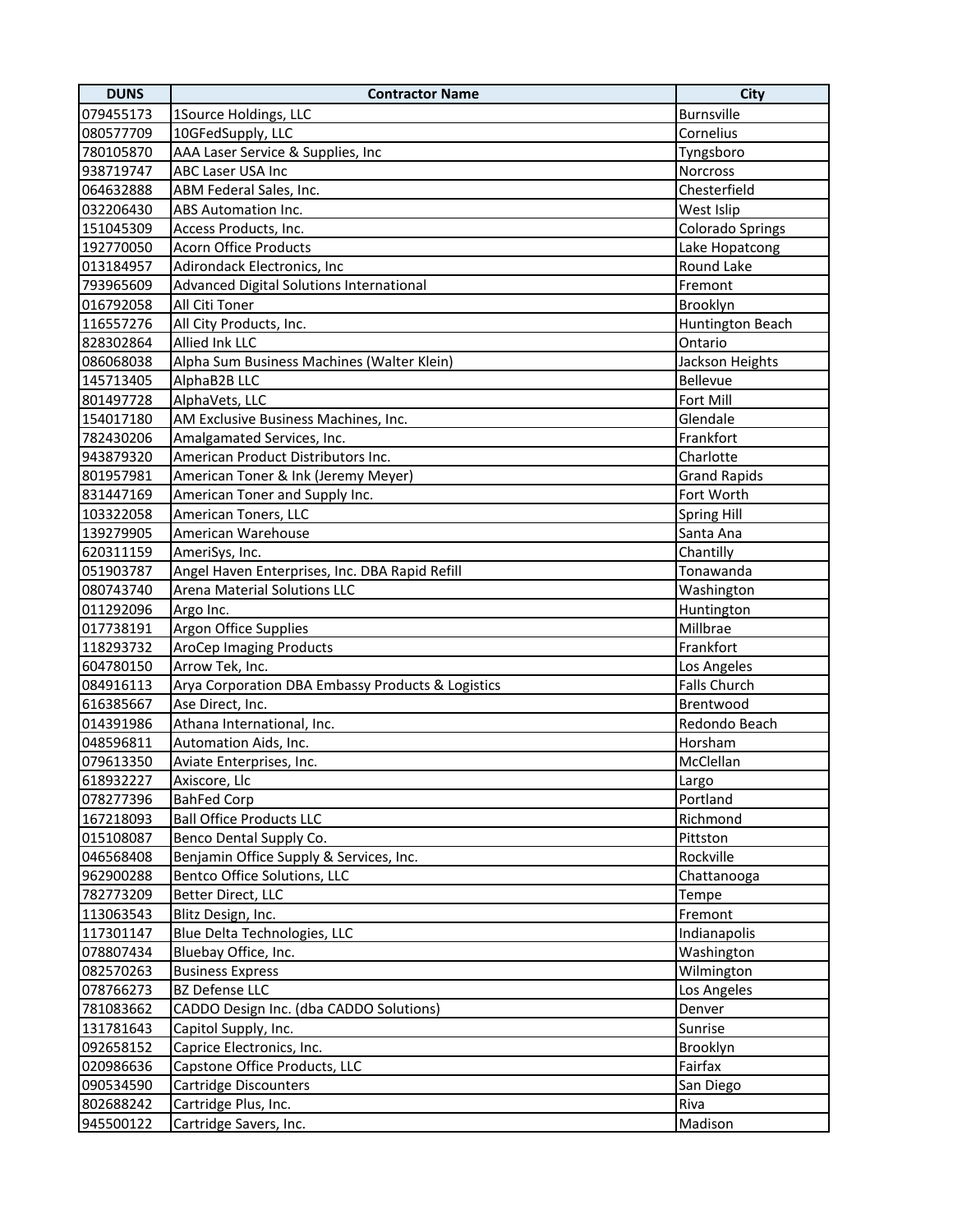| 116851005              | Cartridge World of Traverse City                      | <b>Traverse City</b>      |
|------------------------|-------------------------------------------------------|---------------------------|
| 080705715              | Cartridge Xchange                                     | Wyckoff                   |
| 066551107              | <b>Cherokee Data Solutions</b>                        | Claremore                 |
| 061681672              | Chuckals, Inc.                                        | Tacoma                    |
| 780524075              | CNC Federal Supplies, Llc                             | Jacksonville              |
| 157674938              | Coast To Coast Computer Products                      | Simi Valley               |
| 080051307              | <b>Colonial Supplies</b>                              | Mount Vernon              |
| 118270156              | Colson Business Systems, Inc.                         | Valdosta                  |
| 790889711              | Complete Packaging And Shipping Supplies, Inc.        | Westbury                  |
| 785091062              | <b>Component Sourcing Group</b>                       | San Juan Capistrano       |
| 108880733              | Computer Condiments, Inc.                             | Panorama City             |
| 132285586              | Computer Wholesale Products Of America, Inc.          | Spring                    |
| 117805075              | Corporate Metrics of Ohio LLC                         | Shelby Township           |
| 144523292              | Crimson Imaging Supplies, Llc.                        | Torrance                  |
| 023854701              | D D Office Products, Inc. (Dba Liberty Paper)         | Los Angeles               |
| 186951518              | <b>DBAM Supply Inc</b>                                | Kansas City               |
| 610219896              | DBISP, LLC                                            | Indianapolis              |
|                        | Dekol LLC                                             |                           |
| 197728814              |                                                       | Maple Grove<br>Bellflower |
| 156967036              | Delphin Computer Supply                               |                           |
| 785636627              | Digital Dolphin Supplies, LLC                         | Redondo Beach             |
| 969907914              | Diltex Inc.                                           | West Covina               |
| 832498666              | <b>Direct Data Products</b>                           | Bellingham                |
| 082489423              | Discover Group, Inc.                                  | Brooklyn                  |
| 132080123              | Divine Imaging Inc.                                   | Malibu                    |
| 081296821              | DMT Solutions Global Corporation DBA Bluecrest        | Danbury                   |
| 940806599              | Dolphin Blue, Inc.                                    | Richardson                |
| 038062712              | Document Imaging Dimensions Inc.                      | Yorkville                 |
| 626461651              | Dove Data Products, Inc.                              | Florence                  |
| 179273805              | Dream Ranch                                           | Krum                      |
| 786585062              | DynaGrace Enterprises, Inc.                           | Morgan                    |
| 071431030              | Eagle Technologies, Halls & Associates Computing Inc. | Carthage                  |
| 029976862              | <b>EME Solutions</b>                                  | North Tonawanda           |
| 005050346              | <b>Enterprise Technology Solutions Inc</b>            | Fremont                   |
| 927482067              | Environmental Innovations Inc                         | Milwaukee                 |
| 007981038              | Essendant                                             | Deerfield                 |
| 127604838              | <b>Evolv Solutions LLC</b>                            | Overland Park             |
| 177939790              | Executive Office Concepts, Ltd                        | <b>Buffalo</b>            |
| 141254842              | <b>EZ Print Supplies, LLC</b>                         | Beltsville                |
| 118299521              | Federal Guru, Inc.                                    | <b>New York</b>           |
| 078342376              | <b>Federal Merchants Corp</b>                         | Indianapolis              |
| 080948874              | Four Corner Solutions, Inc.                           | Hawthorne                 |
| 098628798              | FSR CONSULTING LLC                                    | Lansdale                  |
| 078630172<br>011315290 | Gear One Enterprise Corporation                       | San Clemente              |
| 078500533              | Googoz.com<br><b>Gorilla Stationers LLC</b>           | Fremont                   |
| 117060168              | Government Office Technologies                        | Cypress<br>Ontario        |
| 784062155              | Grace Workz LLC                                       | <b>MADISON</b>            |
| 035245596              | Great Falls Paper Co Inc.                             | <b>Great Falls</b>        |
| 104201756              | <b>GT Toner LLC</b>                                   | North Miami               |
| 055183362              | Guernsey Office Products, Inc.                        | <b>Dulles</b>             |
| 032991460              | Guy Brown, LLC                                        | Brentwood                 |
| 080969877              | <b>HD Global Technologies</b>                         | The Villages              |
|                        | High Desert Printer, LLC                              | Bend                      |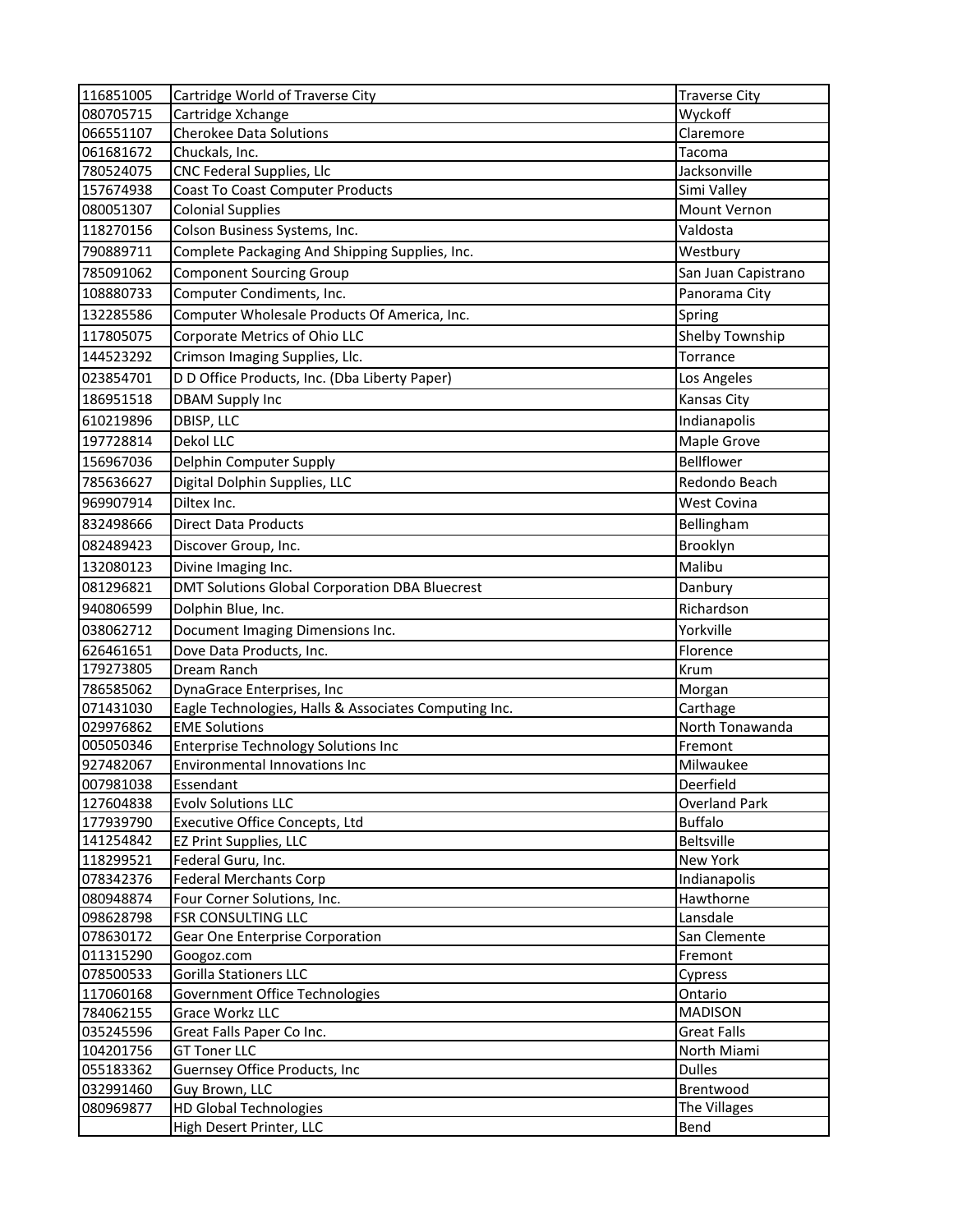| 785305384 | Hoffman Technologies, Inc.                                           | Roseville               |
|-----------|----------------------------------------------------------------------|-------------------------|
| 088307707 | <b>Hoppstetter's Office Products</b>                                 | Yuma                    |
| 079594725 | <b>Horizon Enterprises</b>                                           | Torrance                |
| 079413853 | <b>Iconic Business Solutions LLC</b>                                 | Roseville               |
| 080632810 | Identico LLC DBA Print.Save.Repeat.                                  | Mesa                    |
| 004919486 | Ingram Micro Inc.                                                    | Irvine                  |
| 051240872 | Innovative Office Solutions, LLC                                     | Burnsville              |
| 616920104 | <b>International Commerce &amp; Marketing</b>                        | Milwaukee               |
| 085625200 | ISG/EPIC                                                             | Indianapolis            |
| 019546135 | IT Devices Online, Inc                                               | <b>Walnut Creek</b>     |
| 079175306 | iTech Devices Inc.                                                   | Fremont                 |
| 020306346 | Jacobs Gardner Supply Co                                             | <b>Bowie</b>            |
| 026290670 | JAF Supply, Inc.                                                     | Delray Beach            |
| 831597484 | JC Global Supply Llc                                                 | Kent                    |
| 144937179 | JLWS Enterprises, Inc.                                               | Norfolk                 |
| 948396890 | <b>JTF Business Systems</b>                                          | Alexandria              |
| 059318246 | Kelley Imaging Systems Inc                                           | Kent                    |
| 001707322 | Konica Minolta                                                       | Ramsey                  |
| 143483431 | L & B GROUP, LLC (Precision Imaging)                                 | El Paso                 |
| 003197803 | L C Industries Inc.                                                  | Durham                  |
| 079287893 | L2 Supplies and Services LLC                                         | Orlando                 |
| 796248169 | Laser Concepts                                                       | <b>Broomfield</b>       |
| 154769921 | Laser Imaging, Inc.                                                  | Houston                 |
| 006153691 | Laser Plus Imaging                                                   | Canoga Park             |
| 098719177 | Laser Re-Nu International, Inc.                                      | Washington              |
| 615063229 | Laser Supply, Inc. (Dba Docusense)                                   | West Chester            |
| 101614696 | Laser Tek Services Inc                                               | Fargo                   |
| 053024787 | LaserCycle USA                                                       | Louisville              |
| 046909524 | Lazer Cartridges Plus Llc                                            | Walla Walla             |
| 048175728 | Leonard Connelly Enterprises, Inc. (Dba Laser Connection)            | Oldsmar                 |
| 080963193 | Maahi, Inc                                                           | <b>Farmington Hills</b> |
| 601903479 | MANS Distributors Inc.                                               | Carrollton              |
| 052108776 | MDM Office Systems, Inc. DBA Standard Office Supply                  | Washington              |
| 002680957 | Meredith Digital                                                     | Santa Ana               |
| 787970367 | Midwest Office Furniture, Inc.                                       | Wichita Falls           |
| 859062945 | <b>Mikan Corporation</b>                                             | Saline                  |
| 802022033 | Mono Machines Llc                                                    | Monroe                  |
| 112699025 | Myofficeproducts, Inc.                                               | Nashville               |
| 830588187 | Myriad Greeyn LLC                                                    | Adelphi                 |
| 830163916 | <b>N&amp;B Solutions</b>                                             | Redmond                 |
| 828610589 | National Office Outlet Inc                                           | Van Nuys                |
| 050062297 | Native Supplies, Inc.                                                | Cumming                 |
| 080519657 | NaveTech Solutions, LLC                                              | Dallas                  |
| 100403786 | New Century Imaging, Inc.                                            | Goleta                  |
| 362705969 | Numsca LLC DBA Cartridge World                                       | Augusta                 |
| 833072338 | <b>Obey Imaging Supplies</b>                                         | Huntington Beach        |
| 168965718 | Office Advantage, Inc.                                               | Poway                   |
| 614345809 | Office Depot Inc.                                                    | Columbia                |
| 045040240 | Office Ink Pros, Inc.                                                | <b>Agoura Hills</b>     |
| 806303660 | Office Tree LLC                                                      | Henderson               |
| 035369923 | One Source Technology, Inc.                                          | Pinellas Park           |
| 956342158 | Onyx Electronics, Inc.                                               | San Clemente            |
| 833202208 | <b>OTN Solutions LLC</b>                                             | Lexington               |
| 115419470 | Pacific Ink                                                          | San Diego               |
| 070400502 | Pacific Northwest Business Products, Inc DBA NuLeaf Office Solutions | Seattle                 |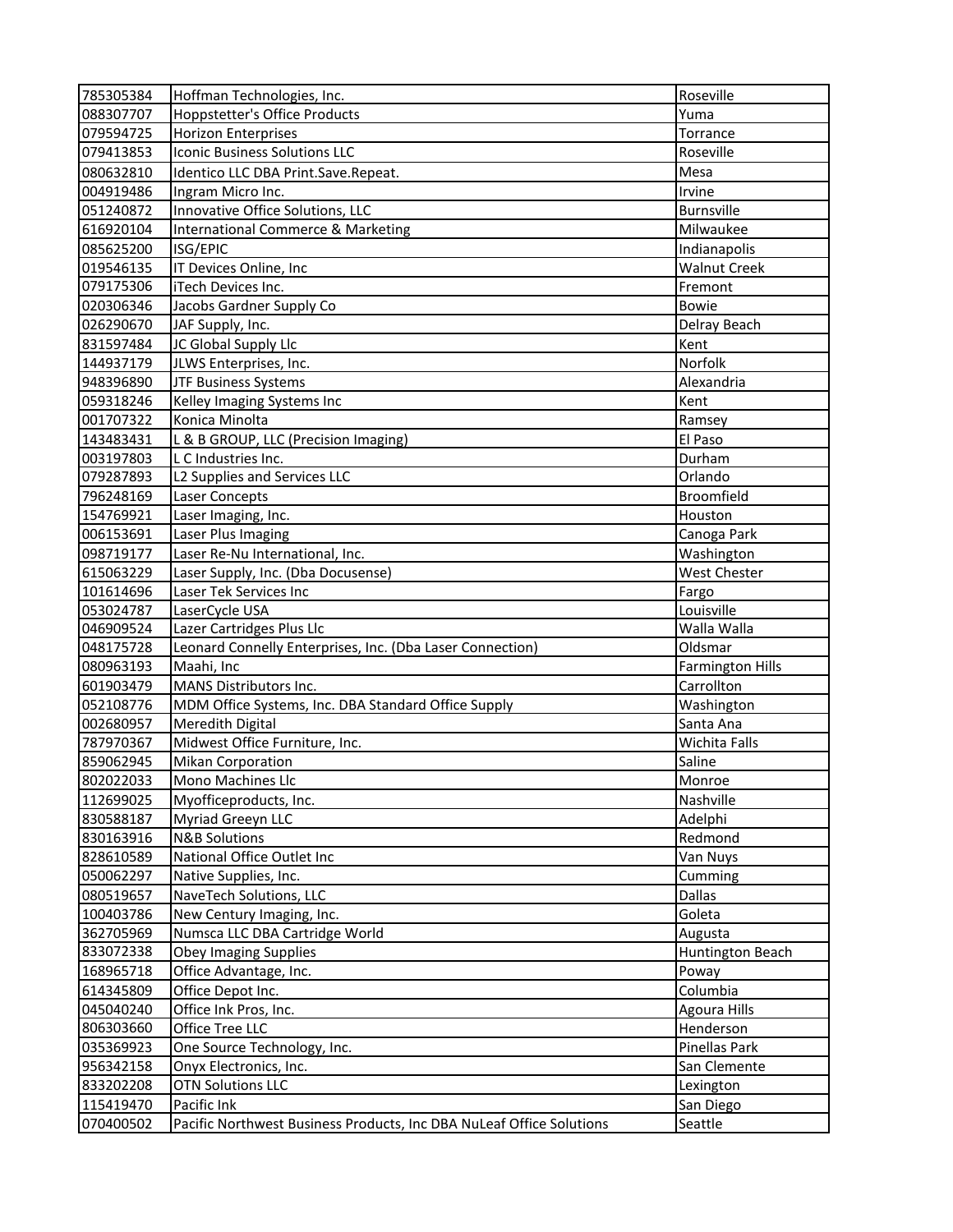| 060600996 | Pacific Office Automation Inc.                           | Beaverton            |
|-----------|----------------------------------------------------------|----------------------|
| 110988776 | Pacific Office Solutions, LLC                            | Yakima               |
| 126593362 | Pashupati LTD, dba ComputerSupplies.com                  | San Diego            |
| 129303157 | Perfect Output, LLC DBA LaserEquipment                   | <b>Overland Park</b> |
| 127384233 | Performix                                                | Bloomington          |
| 623180411 | Photikon Corporation                                     | Fairport             |
| 047867668 | Precision Data Products, Inc.                            | Kentwood             |
| 784141384 | Premier & Companies, Inc.                                | New York             |
| 958768343 | <b>Premier Business Products</b>                         | Santa Maria          |
| 968617720 | Primeedge Technology Inc.                                | Winchester           |
| 963381731 | Printing Supplies USA LLC                                | Plainsboro           |
| 028146798 | Prosource Packaging, Inc.                                | Houston              |
| 081253253 | PSW West, LLC DBA Cartridge Central                      | Nashville            |
| 780375440 | Qls Solutions Group, Inc.                                | <b>Buffalo</b>       |
| 073286762 | <b>Quality Cartridges</b>                                | Brooklyn             |
| 883500808 | Quantum Laser Technologies, Inc.                         | Sherman Oaks         |
| 181589453 | Rasix Computer Center Inc. DBA Academic Supplier         | Chula Vista          |
| 364505982 | Relyco Sales, Inc.                                       | Dover                |
| 867671364 | RGH Enterprises, Inc.                                    | Baltimore            |
| 783587751 | Ribbons Express, Inc                                     | Cherry Hill          |
| 809844538 | Royal Media Network, Inc.                                | Baltimore            |
| 825885259 | RPT Toner, LLC                                           | Bensenville          |
| 803875343 | S & B Computers & Office Products                        | Round Lake           |
| 082826723 | Saitech Inc.                                             | Fremont              |
| 122806412 | Shelby Distributions (Express Office Products)           | El Paso              |
| 611429481 | SHI International Corp.                                  | Somerset             |
| 064647655 | Silicon Networks, LLC                                    | Fremont              |
| 117818905 | Silmun, Inc. DBA Steed Technologies                      | Collegeville         |
| 188587216 | Sita Business Systems, Inc                               | Chantilly            |
| 967103578 | Solvix Solutions LLC                                     | Malton               |
| 078491990 | South Texas Lighthouse for the Blind                     | Corpus Christi       |
| 007976384 | SP Richards                                              | Smyrna               |
| 942603358 | <b>Staples</b>                                           | Englewood            |
| 080100793 | Star Image Supply Inc                                    | New York             |
| 080695891 | Steady Source Co DBA Steady Lanes                        | Palatine             |
| 078513449 | Sterile Services Co.                                     | Miami                |
| 025865437 | <b>Sterling Business Machines, Inc.</b>                  | <b>Sterling</b>      |
| 151881653 | Sue Ann's Office Supply, Inc                             | Baltimore            |
| 184902075 | Sun Data Supply                                          | Los Angeles          |
| 177723590 | Superior Sales Catalogue Co, Inc                         | Los Angeles          |
| 789509858 | <b>Supplies Hotline Corporation</b>                      | <b>Bethlehem</b>     |
| 931518302 | Supplies Net                                             | <b>St Charles</b>    |
| 147768563 | Supplies Now, Inc                                        | Greenacres           |
| 130484660 | <b>Supply Saver Corporation</b>                          | Neptune              |
| 150921625 | Support of Microcomputers Associates, Inc. DBA: S.O.M.A. | Philadelphia         |
| 112375758 | <b>SYNNEX Corporation</b>                                | Greenville           |
| 180362290 | Tactical Office Solutions, Inc                           | Chesapeake           |
| 116984149 | <b>Tech Network Supply LLC</b>                           | Ames                 |
| 969144018 | Tera Consulting Inc.                                     | Hicksville           |
| 825019834 | The Office Desk, LTD                                     | Monsey               |
| 119079903 | The Office Group, Inc. (Dba Stephens Office Supply)      | Poquoson             |
| 035277706 | The Office Supply Company                                | Missoula             |
| 949498968 | The Weeks-Lerman Group LLC                               | Maspeth              |
| 782820133 | <b>TIC Express</b>                                       | Mansfield            |
| 078359637 | TMA Laser Group, Inc.                                    | <b>Big Bear Lake</b> |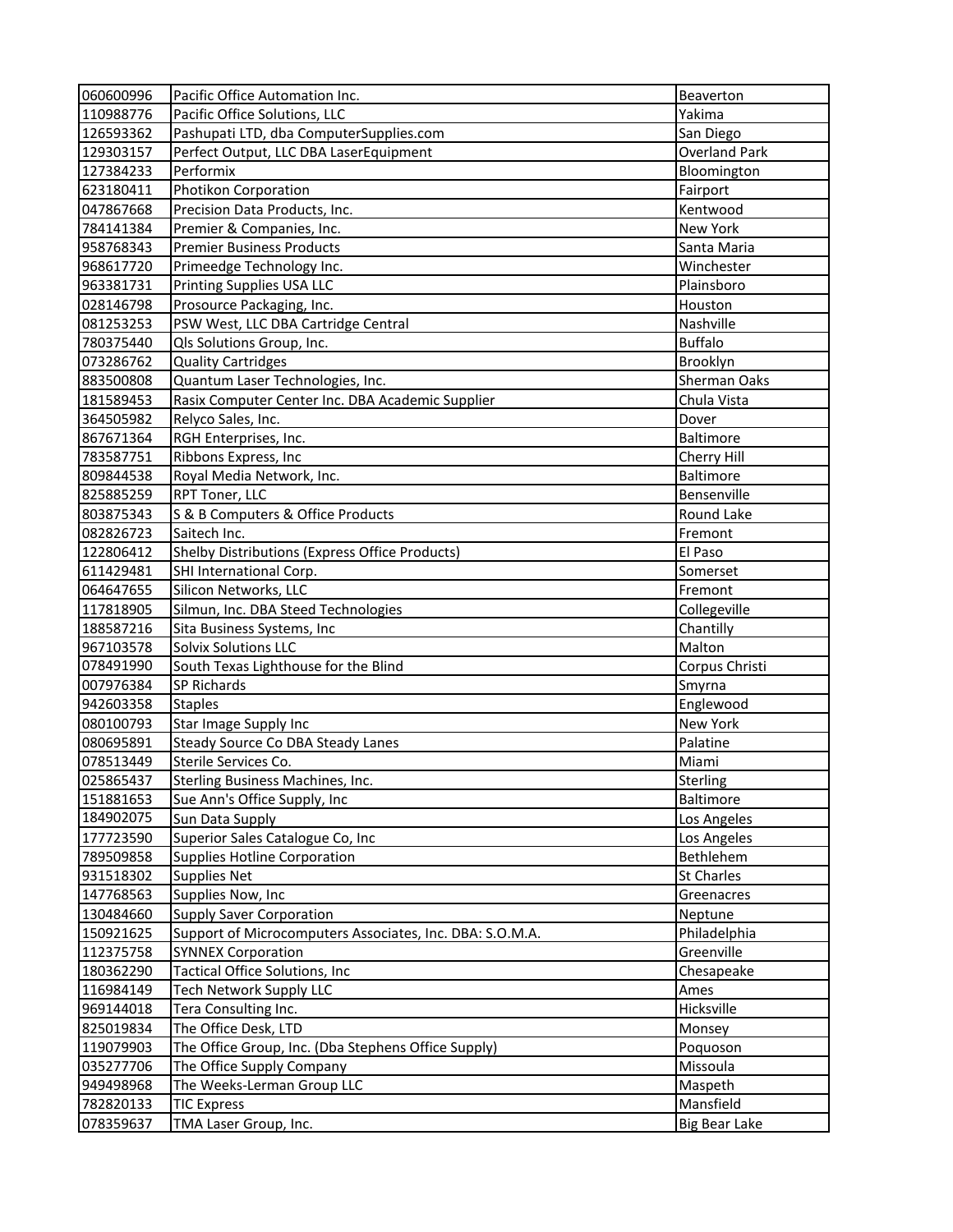| 140454203 | Tonerquest Inc.                                            | Brooklyn             |
|-----------|------------------------------------------------------------|----------------------|
| 170631746 | Toner-Up For Business                                      | Castle Rock          |
| 117572221 | TonerWise LLC                                              | Austin               |
| 807769187 | <b>TRI Industries</b>                                      | Vernon Hills         |
| 020480213 | Triple R Ink Enterprises Inc. DBA: Rapid Refill            | New Hope             |
| 081065770 | Tru Imaging, LLC                                           | San Juan             |
| 195583778 | Tsrc, Inc. (Dba Frank Parsons)                             | Hanover              |
| 150719008 | U.S. Reprographics Corp. (Dba Tonerprice.Com)              | Anaheim              |
| 137469768 | United Office Solutions, Inc.                              | Minnetonka           |
| 120424348 | <b>Vector IT Solutions Inc.</b>                            | Richmond Hill        |
| 080039540 | Veterans Business Supply, Inc.                             | <b>Bedford</b>       |
| 105974258 | Vivid, Ink. DBA Vivid Imaging Solutions                    | Huntington Beach     |
| 051807493 | W.B. Mason Co., Inc.                                       | <b>Brockton</b>      |
| 836284091 | <b>Wecsys LLC</b>                                          | <b>Brooklyn Park</b> |
| 081303320 | West Coast Platinum Management, LLC                        | Los Angeles          |
| 080667085 | <b>Wisecom Technologies</b>                                | Lanham               |
| 612878772 | Wrigglesworth Enterprises, Inc.                            | Wilmington           |
| 161854054 | XSE Group, Inc. (Dba Aztec)                                | Middletown           |
| 790895416 | Zapopan Business Group LLC DBA World Wide Imaging Supplies | San Antonio          |
| 167525638 | Zee Technologies, Inc.                                     | Yuba City            |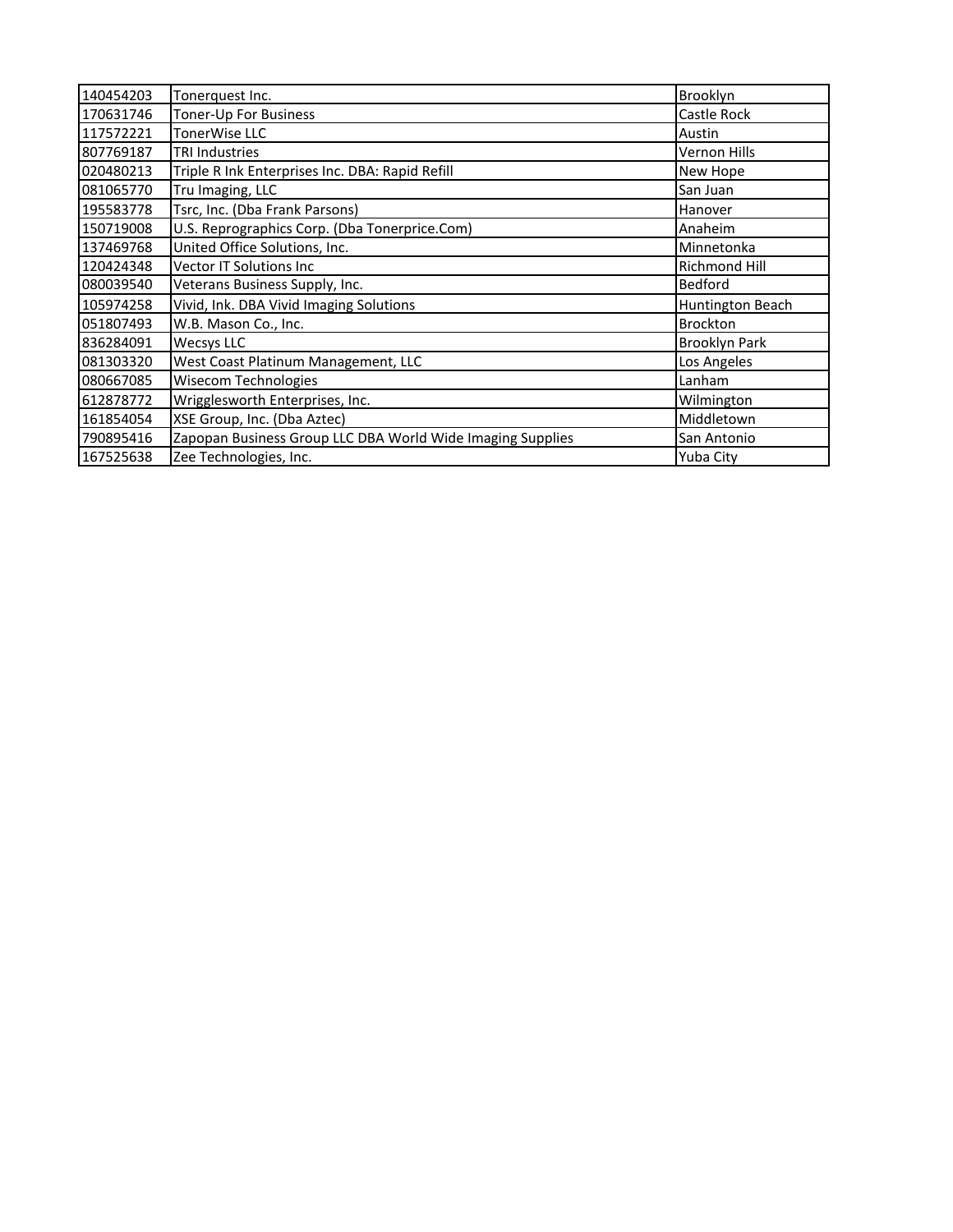| <b>State</b>          | <b>Date Authorized</b> | <b>Date Revoked</b> |
|-----------------------|------------------------|---------------------|
| <b>MN</b>             | 5/24/2019              |                     |
| NC                    | 3/6/2019               |                     |
| MA                    | 1/2/2018               | 7/15/2020           |
| GA                    | 10/8/2018              |                     |
| <b>MO</b>             | 1/2/2018               |                     |
| <b>NY</b>             | 4/9/2020               |                     |
| CO                    | 1/2/2018               |                     |
| $\mathsf{NJ}$         | 4/25/2019              | 10/26/2021          |
| NY                    | 8/9/2019               |                     |
| CA                    | 10/26/2018             |                     |
| <u>NY</u>             | 2/15/2019              |                     |
| CA                    | 3/2/2021               |                     |
| CA                    | 10/9/2018              |                     |
| <b>NY</b>             | 1/2/2018               |                     |
| <b>WA</b>             | 3/26/2018              |                     |
| SC                    | 2/5/2021               |                     |
| NY                    | 1/2/2018               |                     |
| IL                    | 3/3/2021               |                     |
| <b>NC</b>             | 1/2/2018               |                     |
| MN                    | 1/2/2018               |                     |
| TX                    | 10/6/2021              |                     |
| <b>FL</b>             | 3/13/2019              |                     |
| CA                    | 2/26/2018              |                     |
| VA                    | 4/23/2018              |                     |
| <b>NY</b>             | 7/29/2020              |                     |
| DC                    | 2/12/2021              |                     |
| WV                    | 11/30/2018             |                     |
| CA                    | 6/19/2018              |                     |
| L                     | 10/26/2018             |                     |
| CA                    | 1/2/2018               |                     |
| VA                    | 4/23/2018              |                     |
| <b>TN</b>             | 1/2/2018               |                     |
| CA                    | 8/19/2019              |                     |
| PA                    | 1/2/2018               |                     |
| CA                    | 7/25/2019              |                     |
| MD                    | 1/2/2018               |                     |
|                       | 2/26/2018              |                     |
| OR<br>VA              | 8/29/2018              | 10/26/2021          |
| PA                    | 3/12/2020              |                     |
|                       | 1/2/2018               |                     |
| <b>MD</b>             | 7/13/2018              | 1/1/2020            |
| <u>TN</u>             | 1/31/2020              |                     |
| $\overline{AZ}$<br>CA | 10/11/2019             |                     |
|                       |                        |                     |
| IN                    | 2/10/2021<br>5/31/2019 |                     |
| DC                    |                        |                     |
| NC                    | 5/21/2018              |                     |
| CA                    | 1/29/2020              |                     |
| $\overline{c}$        | 10/17/2019             |                     |
| <b>FL</b>             | 1/2/2018               |                     |
| <b>NY</b>             | 5/5/2021               |                     |
| <b>VA</b>             | 5/7/2019               |                     |
| CA                    | 1/2/2018               | 12/14/2020          |
| <b>MD</b>             | 11/15/2018             |                     |
| WI                    | 1/2/2018               |                     |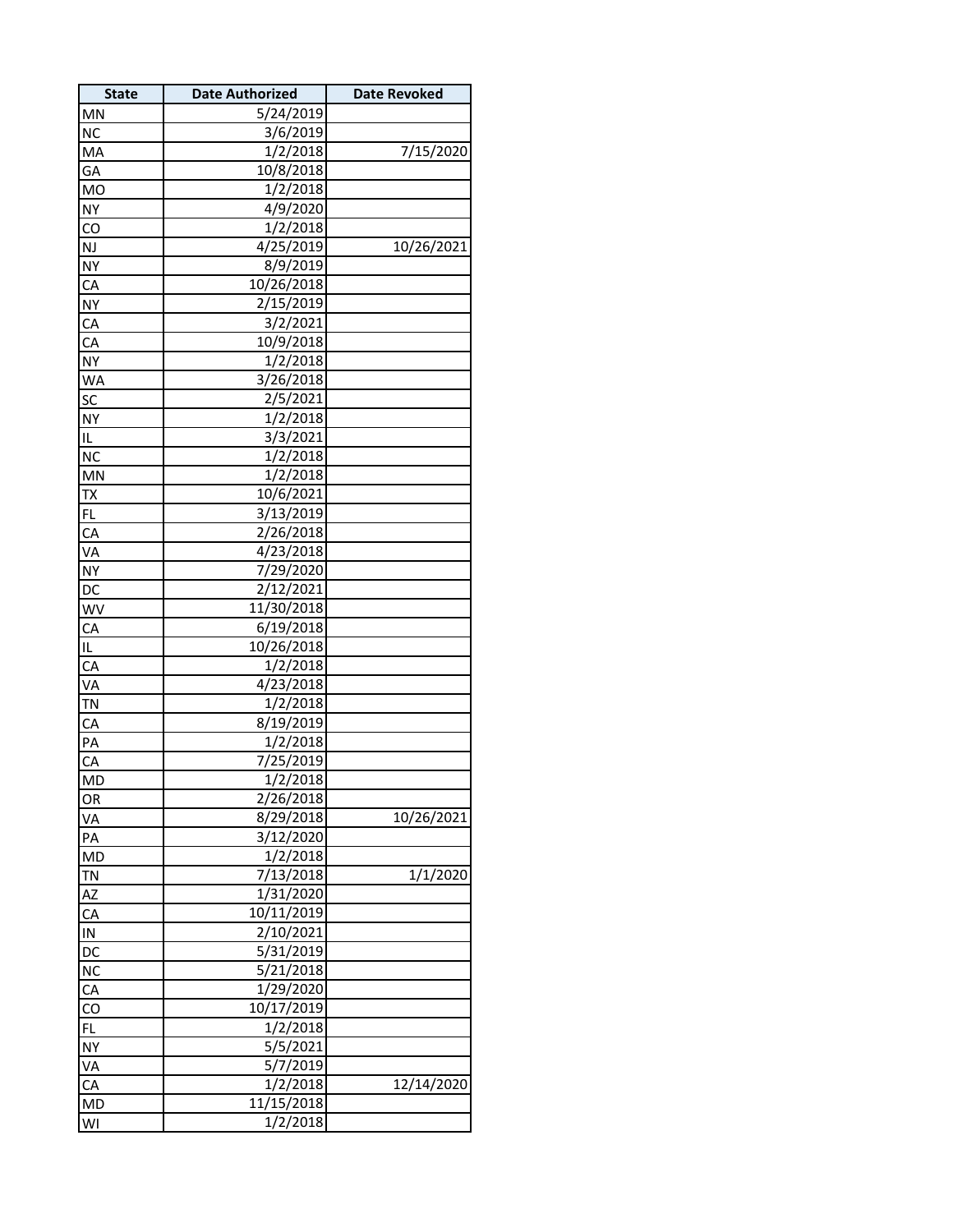| MI              | 4/9/2020   |            |
|-----------------|------------|------------|
| <b>NJ</b>       | 5/21/2018  |            |
| OK              | 5/21/2018  |            |
| <b>WA</b>       | 3/25/2019  |            |
| FL              | 1/2/2018   |            |
| CA              | 1/2/2018   |            |
| IL              | 2/26/2018  |            |
| GA              | 1/2/2018   |            |
| <b>NY</b>       | 1/18/2021  |            |
| CA              | 6/1/2018   |            |
| CA              | 1/16/2020  |            |
| <b>TX</b>       | 1/2/2018   |            |
| MI              | 7/28/2021  |            |
| CA              | 1/2/2018   | 12/31/2020 |
| CA              |            |            |
| <b>MO</b>       | 1/2/2018   |            |
|                 | 2/26/2018  |            |
| IN              | 2/20/2019  |            |
| <b>MN</b>       | 10/9/2019  |            |
| CA              | 1/2/2018   | 10/26/2021 |
| CA              | 1/2/2018   | 1/1/2020   |
| CA              | 5/3/2018   |            |
| <b>WA</b>       | 3/6/2020   |            |
| <b>NY</b>       | 1/2/2018   | 12/31/2020 |
| CA              | 5/1/2019   |            |
| CT              | 9/9/2020   |            |
| <b>TX</b>       | 12/6/2021  |            |
| IL              | 1/2/2018   |            |
| <b>SC</b>       | 1/2/2018   |            |
| TX              | 5/24/2018  |            |
| UT              | 8/30/2021  |            |
| زارا            | 7/13/2018  | 5/25/2021  |
| NY              | 6/7/2019   |            |
| CA              | 3/26/2018  |            |
| $\frac{1}{2}$   | 1/2/2018   |            |
| IL              | 2/26/2018  |            |
| <b>KS</b>       | 8/27/2018  |            |
| <b>MN</b>       | 1/2/2018   | 10/26/2021 |
| <b>MD</b>       | 7/13/2018  |            |
| <b>NY</b>       | 10/18/2021 |            |
| $\overline{1}N$ | 5/29/2018  |            |
| CA              | 1/15/2021  |            |
| PA              | 12/1/2021  |            |
| CA              | 6/4/2019   |            |
| CA              | 4/24/2018  |            |
| CA              | 8/7/2019   |            |
| CA              | 7/1/2019   |            |
| WI              | 4/24/2018  |            |
| MT              | 1/23/2020  |            |
| FL              | 8/6/2018   |            |
| <u>VA</u>       | 7/13/2018  |            |
| <b>TN</b>       | 1/15/2020  |            |
| FL              | 10/5/2018  |            |
| OR              | 1/2/2018   | 1/2/2019   |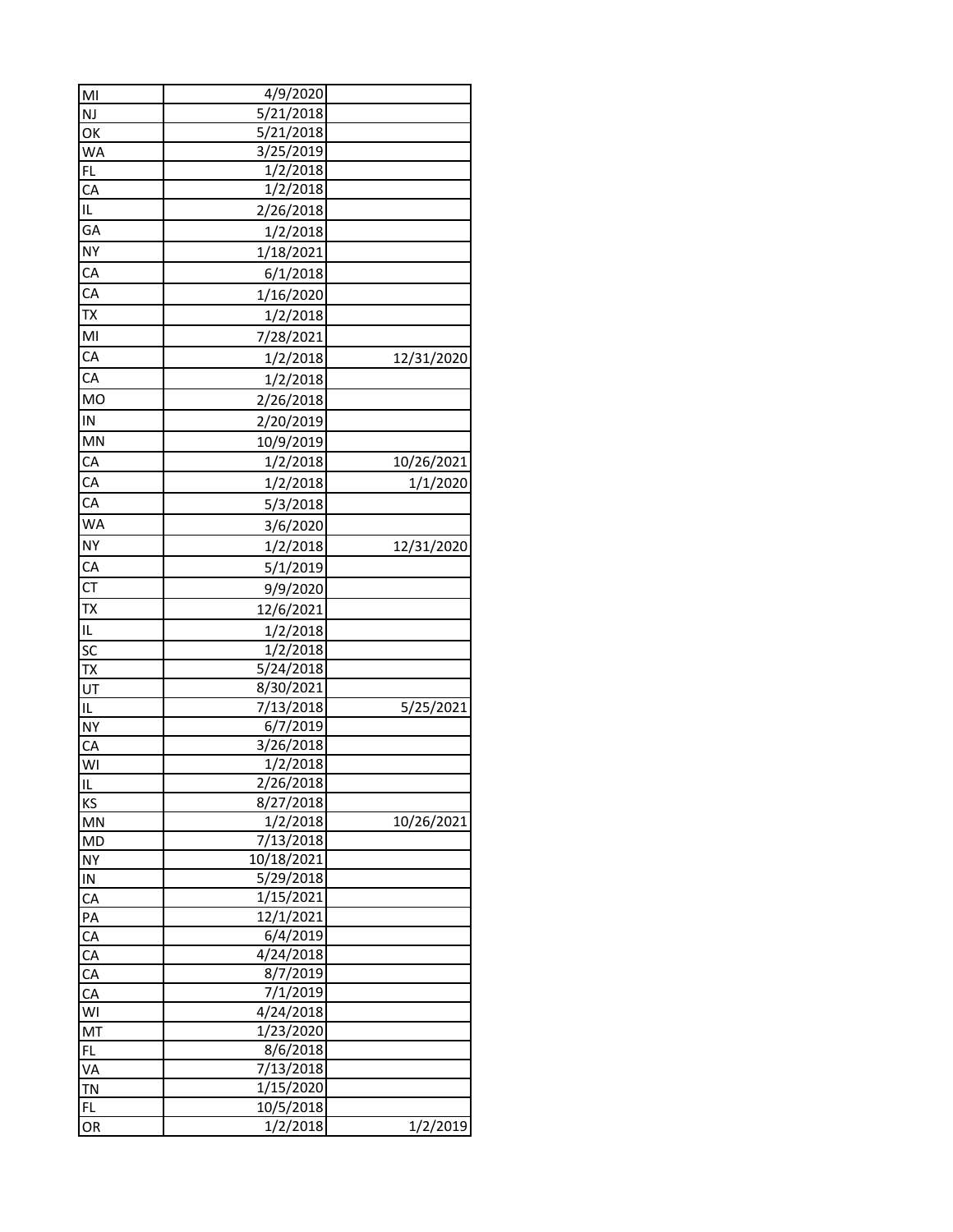| CA                         | 1/2/2018   |            |
|----------------------------|------------|------------|
| AZ                         | 6/1/2018   | 10/26/2021 |
| CA                         | 1/7/2021   |            |
| CA                         | 1/11/2021  |            |
| AZ                         | 9/22/2020  |            |
| CA                         | 9/13/2018  |            |
| <b>MN</b>                  | 7/13/2018  |            |
| WI                         | 4/24/2018  |            |
| IN.                        | 1/2/2018   |            |
| CA                         | 11/19/2021 |            |
| CA                         | 3/26/2018  |            |
| MD                         | 4/24/2018  |            |
| FL                         | 9/9/2019   |            |
| <b>WA</b>                  | 1/2/2018   |            |
| VA                         | 6/19/2018  |            |
| VA                         | 2/26/2018  |            |
| <b>WA</b>                  | 7/13/2021  |            |
| $N_{\rm J}$                | 7/29/2021  |            |
|                            | 1/2/2018   |            |
| <b>TX</b><br>NC            | 1/2/2018   |            |
| <b>FL</b>                  | 1/8/2021   |            |
|                            |            |            |
| $\overline{c}$             | 4/23/2018  |            |
| <b>TX</b>                  | 2/26/2018  |            |
| CA                         | 7/16/2018  |            |
| DC                         | 6/20/2018  |            |
| PA                         | 1/2/2018   | 1/1/2020   |
| <b>ND</b>                  | 1/2/2018   |            |
| $\overline{CQ}$            | 4/30/2018  |            |
| <b>WA</b>                  | 1/2/2018   |            |
| <b>FL</b>                  | 1/2/2018   |            |
| M <sub>l</sub>             | 6/14/2021  |            |
| <b>TX</b>                  | 7/17/2019  |            |
| <b>DC</b>                  | 4/19/2021  |            |
| CA                         | 1/2/2018   |            |
| <b>TX</b>                  | 1/2/2018   |            |
| M <sub>1</sub>             | 7/20/2018  |            |
| M <sub>1</sub>             | 1/2/2018   |            |
| TN <sub>.</sub>            | 1/2/2018   |            |
| <b>MD</b>                  | 3/19/2019  |            |
| OR                         | 1/4/2019   |            |
| CA                         | 6/29/2018  |            |
| GA                         | 3/2/2020   | 10/26/2021 |
|                            | 12/14/2018 |            |
| TX<br>CA<br>GA<br>CA<br>CA | 1/2/2018   |            |
|                            | 8/21/2018  |            |
|                            | 3/26/2018  |            |
|                            | 1/2/2018   |            |
| MD                         | 1/2/2018   |            |
| CA                         | 2/26/2018  |            |
| <b>NV</b>                  | 3/26/2018  |            |
| FL                         | 9/13/2018  |            |
|                            | 1/2/2018   |            |
|                            | 11/19/2020 |            |
| $\frac{2}{5}$              | 5/31/2018  |            |
| <b>WA</b>                  | 4/18/2018  | 7/1/2021   |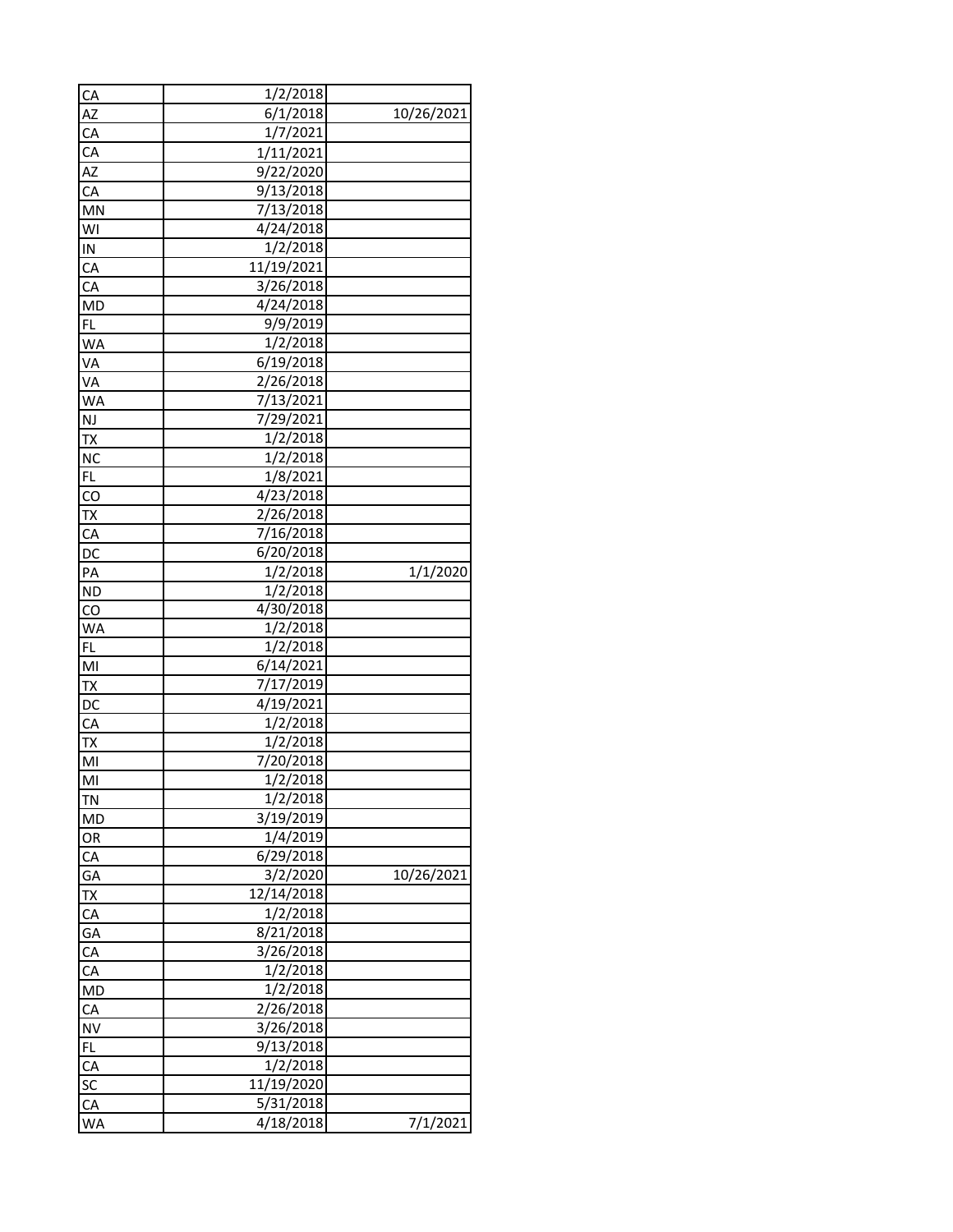| OR                        | 9/29/2020  |            |
|---------------------------|------------|------------|
| <b>WA</b>                 | 2/24/2021  |            |
| CA                        | 11/27/2018 |            |
| <b>KS</b>                 | 2/26/2018  |            |
| <b>MN</b>                 | 2/26/2018  |            |
| <b>NY</b>                 | 1/2/2018   |            |
| MI                        | 1/2/2018   |            |
| <b>NY</b>                 | 1/2/2018   |            |
| CA                        | 1/2/2018   |            |
| VA                        | 1/2/2018   |            |
| <b>NJ</b>                 | 8/20/2020  |            |
| <b>TX</b>                 | 1/2/2018   |            |
| <b>TN</b>                 | 8/13/2018  |            |
| <b>NY</b>                 | 1/2/2018   |            |
| <b>NY</b>                 | 11/18/2020 |            |
| CA                        | 7/27/2018  |            |
| CA                        | 11/1/2018  |            |
| <b>NH</b>                 | 1/2/2018   |            |
| <b>MD</b>                 | 6/28/2019  |            |
| <b>NJ</b>                 | 1/2/2018   |            |
| <b>MD</b>                 | 1/2/2018   |            |
| IL                        | 12/6/2019  |            |
| <b>NY</b>                 | 7/21/2020  |            |
| CA                        | 2/26/2018  |            |
| <b>TX</b>                 | 1/2/2018   |            |
| NJ                        | 4/27/2021  |            |
| CA                        | 12/2/2019  |            |
| PA                        | 3/10/2021  |            |
| <b>VA</b>                 | 7/13/2018  |            |
| NJ                        | 5/20/2019  |            |
| <b>TX</b>                 | 6/28/2018  |            |
| <b>GA</b>                 | 2/26/2018  |            |
| NJ                        | 1/2/2018   |            |
| NY                        | 8/17/2018  |            |
| IL                        | 9/17/2019  |            |
| FL                        | 1/23/2019  |            |
| <u>լր</u>                 | 1/2/2018   |            |
| $\overline{\mathsf{M}}$ D | 3/28/2019  |            |
| CA                        | 3/26/2018  |            |
| CA                        | 2/26/2018  |            |
| PA                        | 1/2/2018   |            |
| $\underline{\mathsf{MO}}$ | 2/26/2018  |            |
| <b>FL</b>                 | 1/17/2019  |            |
| <b>NJ</b>                 | 6/28/2018  |            |
| PA                        | 6/21/2018  |            |
| SC                        | 1/8/2021   |            |
| <b>VA</b>                 | 8/20/2020  |            |
| $\overline{A}$            | 1/21/2021  |            |
|                           | 4/24/2018  |            |
| <b>NY</b><br><b>NY</b>    | 7/20/2018  |            |
|                           | 1/2/2018   |            |
| <b>VA</b>                 |            |            |
| <b>MT</b>                 | 3/5/2020   |            |
| <b>NY</b>                 | 10/29/2018 | 10/26/2021 |
| <u>TΧ</u>                 | 10/16/2020 |            |
| CA                        | 5/22/2018  |            |